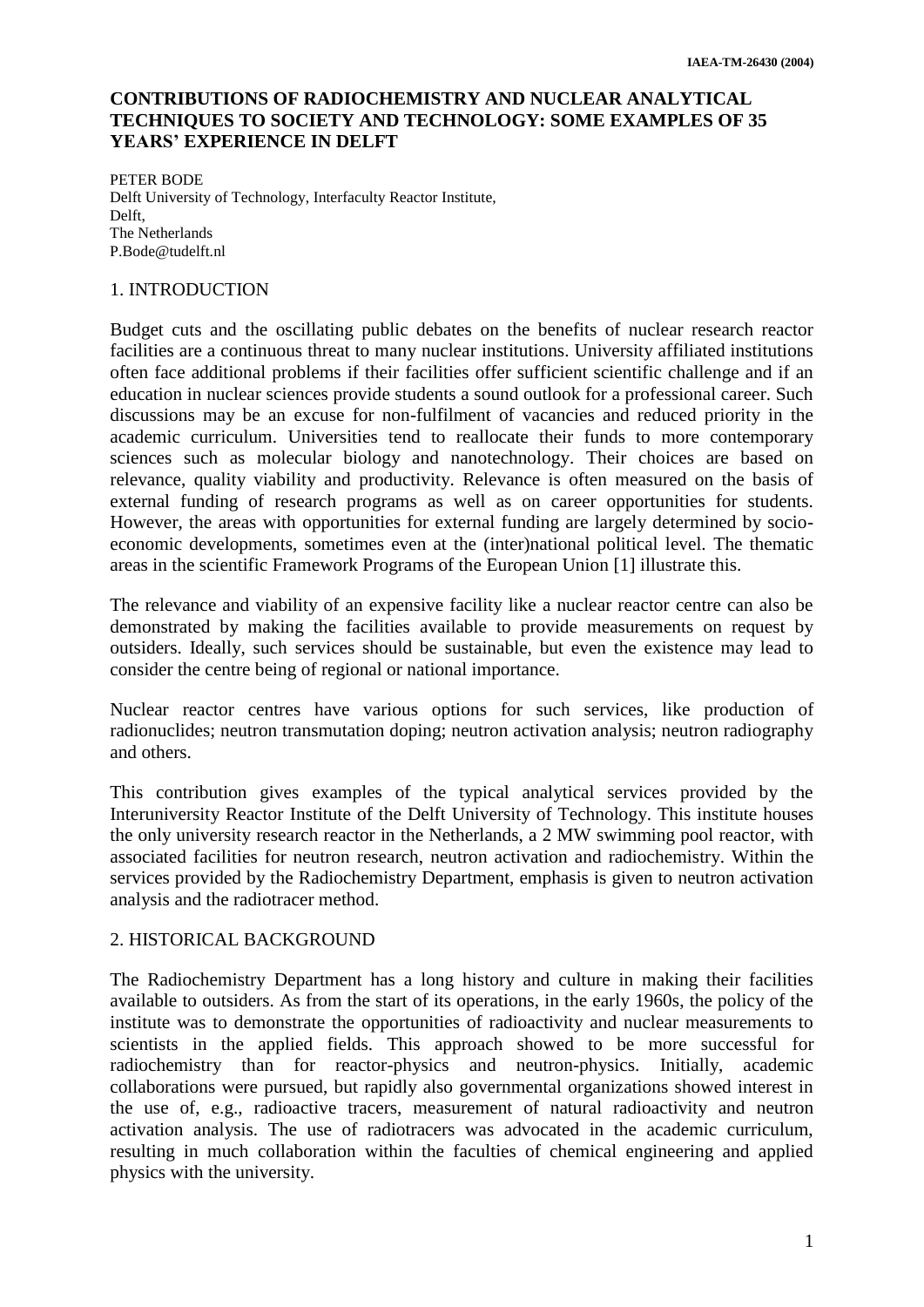**IAEA-TM-26430 (2004)**

## 3. NEUTRON ACTIVATION ANALYSIS

Neutron activation analysis, which during the end of the 1960s and early 1970s was the only multi-trace-element technique, rapidly found interest at many other universities. The growing number of requests for analyses in Delft evoked the development of a 'laymen's system' for INAA **Error! Reference source not found.** in which the students from the other university faculties in applied fields such as geology, geochemistry, environmental sciences and biology, were trained to perform their own analysis using the institute's facilities without having a specific education in radiochemistry or nuclear physics. Initially this was done cost free, but the growing demand also implied an extension of the gamma-ray spectrometers. This marked the onset of paid analysis, even by the universities, although initially this was often realized by payment '*in natura'* via the procurement of detectors or spectrometer components.

Via the contacts with various governmental organizations also a network developed with links to the private sector. The 'Cd decree,' a national regulation in the mid-1980s following EU directives, caused such a growth in demand for determinations of Cd in plastics using INAA that a business-type unit was created with permanent additional personnel performing the analyses and managing the requests and accounting. The staff involved were trained in commercial communications and several advertising campaigns were initiated to improve the visibility. The income from these analyses was earmarked for the INAA group, providing the opportunity for improvement and further extension of the NAA facilities. One important spinoff of the contacts with customers was that many of the advantages of INAA seldom appear to excite customers. As such, new strategies for marketing had to be developed. Moreover, it became necessary to improve the efficiency, effectiveness and quality of these services. This culminated in the EN 45001 accreditation of the quality system by early 1993, later followed by ISO/IEC 17025 accreditation. The services require a high degree of automation such as sample changers and dedicated software, and parallel measurement systems. The automation stretches further than just sample changers. Already by the end of the 1970s the INAA software had been developed in such a way that a full gamma-ray spectrum analysis and interpretation towards element concentrations could be realized in about 1 minute per spectrum [2]. In addition, software was developed to schedule the measurements on the sample changers so as to measure 24 h/day, 7 d/week. Moreover, the software allows for different counting times of samples and flux monitors, and generates and interprets automatically quality control charts.

However, operating the software as a 'black box', which basically is possible, will inevitably lead to wrong results. Building technically competence of personnel with the ability to optimize analytical protocols and with insight in possible sources of spectral interference and other sources of error may require typically at least 5 years of full commitment to INAA and gamma-ray spectroscopy. The facilities for INAA and the quality system of the laboratory have been described elsewhere [3][7].

The organization of the INAA services has changed several times in the past decade as a result of changes in the Institute's policy. At the start of the 1990s, a commercial business unit was established, consisting of a marketing and public relations manager, administrative support and three technicians. All salaries were covered by the income from the analyses. This business unit worked in liaison with the nuclear analytical methods research group, which was responsible for the operational availability of the facilities and the analytical quality of the results. The laboratory for INAA identified external and internal customers. Scientists from other universities or research establishments, governmental bodies and industry form the first category. The internal customers were scientists within the mother institute, mainly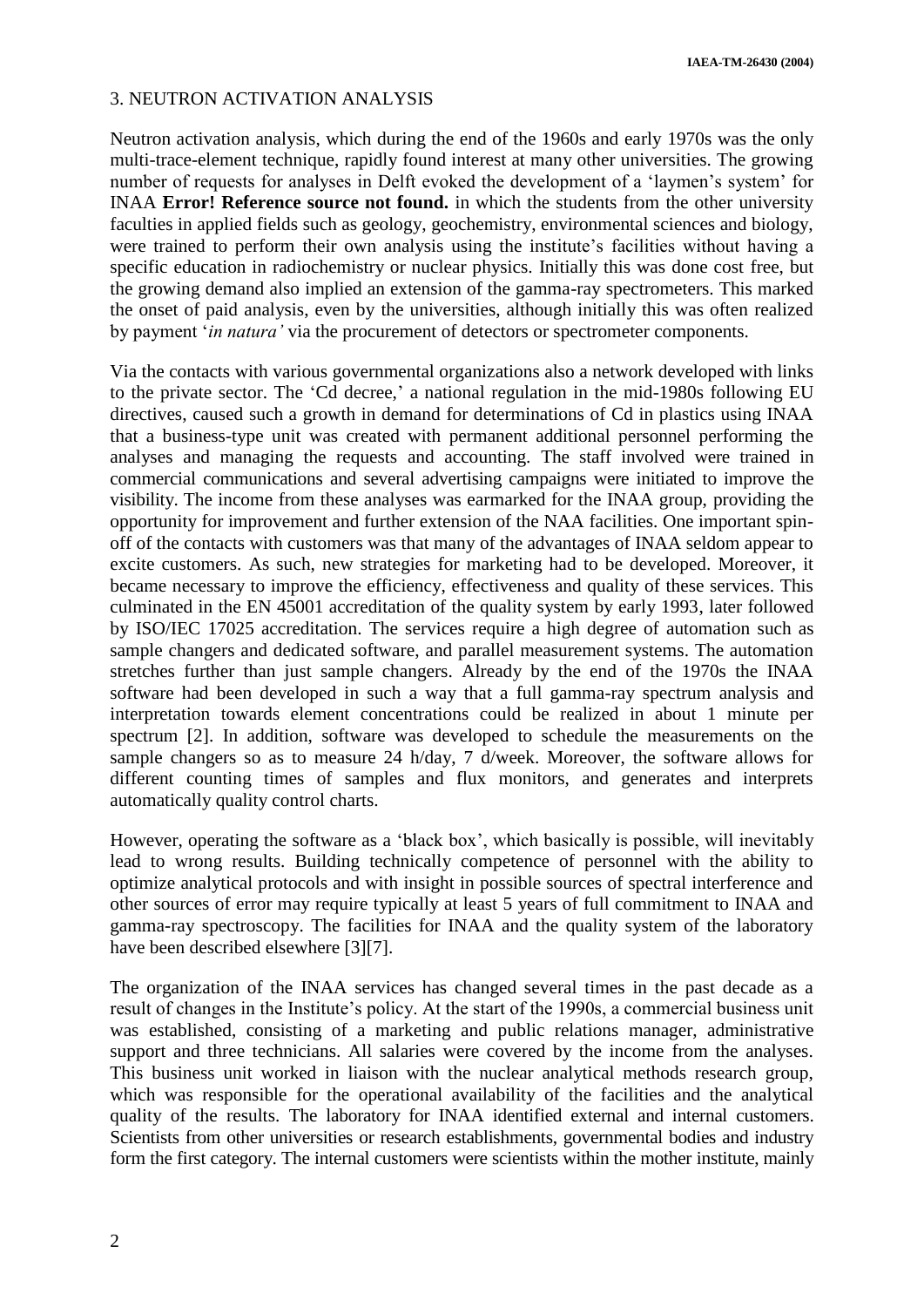from the Radiochemistry Department. Some of these internal customers were trained by the laboratory to carry out the analyses on their own. The external customers were fully charged for the analyses whereas the internal customers only paid for the consumables, such as capsules and internal quality control samples. The remaining revenue of the analyses remained earmarked so as to facilitate maintenance, replacement and extension of the facilities.

The advantage of this structure was that the research group was not hindered by the paradox of priorities for research or for satisfying commercial customers. A disadvantage was the absence of technical knowledge with the business unit manager, requiring regular back-up by the research group for advises on the feasibility of analysis. The university's public relations department assisted in the development of brochures and material for boots at exhibition. One important spin-off of the contacts with customers was that many of the advantages of INAA seldom appear to excite customers. As such, new strategies for marketing had to be developed.

By the end of the 1990s, the management of the Institute did not allow fulfilling vacancies in the administrative support and the management of the business unit, and the unit was merged with the nuclear analytical methods group. Moreover, the University decided that providing commercial services was not acceptable for an academic institution, with exception for those services that could be considered as unique for the reactor centre. A financial evaluation by the university accountants resulted in an estimate of an analysis cost that was a multifold of the cost, estimated by the Institute itself. The University considered that there was no viability for commercial services, and the institute's management decided that NAA services could only be provided primarily for scientific collaborations rather than to serve industry and governmental institutions. Consequently, a network of industrial customers was replaced by a network of academic institutions. However, academic institutions seldom are able to pay the full cost price of services but the deficit was allowed to be accounted for by co-authorship in resulting scientific publications.

The advantage of this structure was that a network of scientific collaborations could be developed, resulting in several jointly acquired research grants and various scientific publications, by which also additional budget was obtained. It should also be noted that in research grants lead to a higher academic respect that third party income. A disadvantage was the increased paperwork since also all accounting and client relations had to be maintained by the research group.

By 2005, the policy of the Institute had changed again because of budgetary problems. The value of scientific publications is no longer considered any more in the turnover of the NAA services. A new cost analysis has been carried out based on a different view to the contribution of the depreciation of equipment, resulting in a cost price much lower than prescribed five years earlier by the University. Also a new structure has been designed, in which the NAA services will be completely separated from the nuclear analytical methods research group. Marketing and accounting will again be done by a separate manager with background in physics rather than in chemical analysis. The focus will be again on the industrial market rather than on collaboration with academic organizations.

Characteristics of the various organization structures have been summarized in Table 1. It should be noted that short-term policies as described above, often characteristic for university environments, are detrimental for the motivation of personnel, for maintenance of a network of customers (both industrial as academic) as well as for the credibility of the marketing.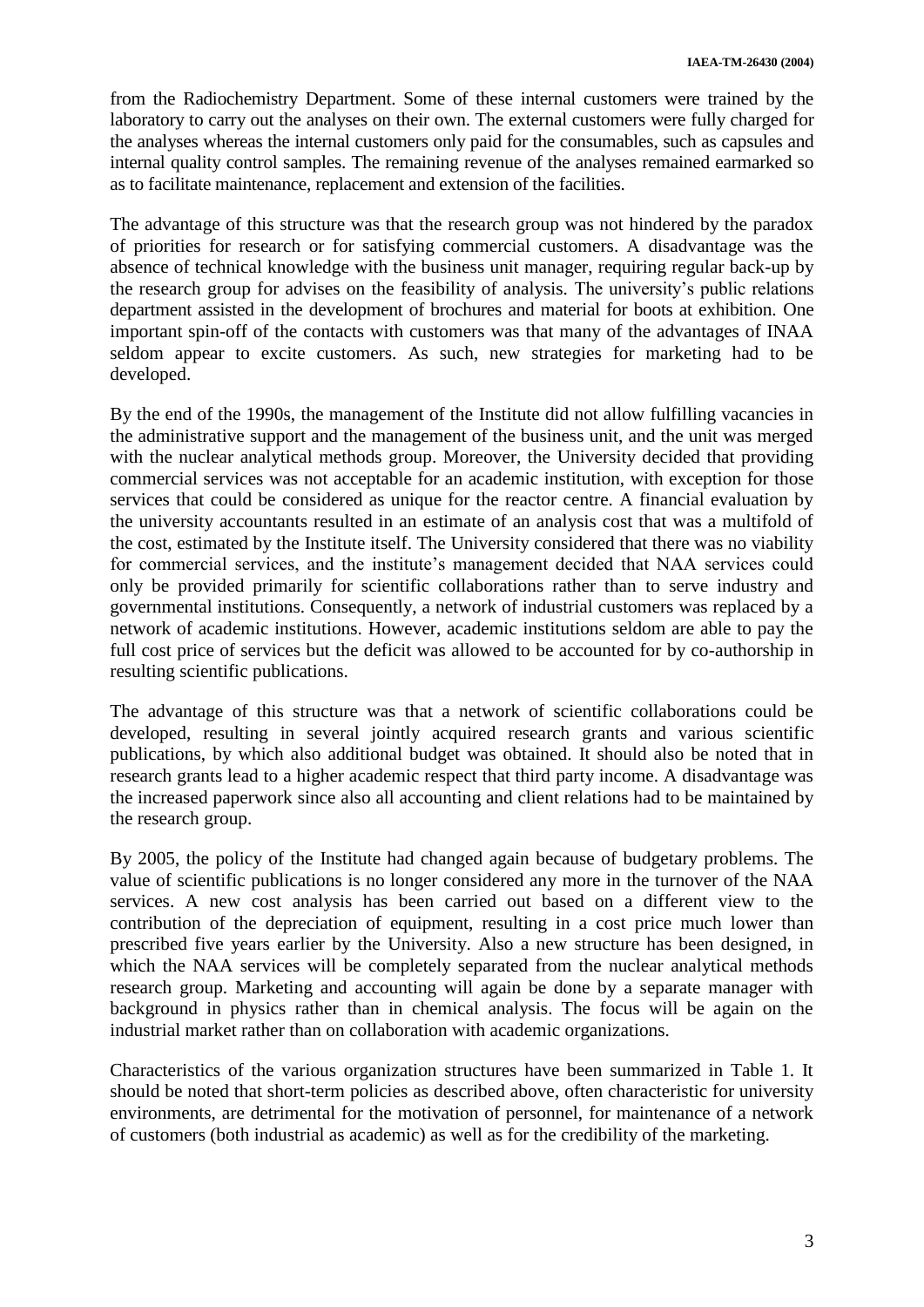| Organization structure              | Advantages                                                                                                                                                                                                  | Disadvantages                                                                                                                                                   |  |
|-------------------------------------|-------------------------------------------------------------------------------------------------------------------------------------------------------------------------------------------------------------|-----------------------------------------------------------------------------------------------------------------------------------------------------------------|--|
| 1975-1990 Laymen's system           | paperwork,<br>Easy<br>access, no<br>no<br>personnel needed,<br>additional<br>no<br>marketing needed, payment in natura'                                                                                     | Training, control of analytical quality,<br>sustainability, some conflicts<br>- of<br>interest between research group and<br>external users, very low cash flow |  |
| 1990-2000 Service unit              | No paperwork for research group,<br>Technical know-how of<br>manager.<br>well-organized structure, no conflicts<br>problems with marketing<br>of interest, high cash flow                                   |                                                                                                                                                                 |  |
| 2000-2005 Scientific collaborations | No conflicts of interest, know-how in<br>Paperwork, need for discounts to<br>universities, reduction of cash flow<br>marketing and communications, high<br>publication output, use of scientific<br>network |                                                                                                                                                                 |  |
| $2005 - ?$ ?? Business unit         |                                                                                                                                                                                                             |                                                                                                                                                                 |  |

TABLE 1. SUMMARY OF ADVANTAGES AND DISADVANTAGES OF VARIOUS ORGANIZATION STRUCTURES FOR COMMERCIAL APPLICATIONS OF INAA AT IRI, DELFT

#### **3.1. NAA sample types**

An overview of the sample types analyzed currently and 5 years ago is given in Table 2. Plastics have been a major market segment for long, being a perfect niche for INAA since it can be done non-destructive. The analyses dealt with the enforcement of the Cd decree for reduction of the use of Cd in plastics [8][9]. However, in 2001 also XRF was accepted as a screening technique upon extensive validation using INAA. This reduced the incoming stream of sample considerably. In addition, the forced change from industry oriented to academic oriented by about the year 2000 caused also a major change in the type of samples analyzed. By 2004, the majority of analyses were done for collaborative projects with epidemiologists in which nail clippings are involved. In addition, there is a small persisting market for analysis of new materials, composites, silicon carbide, carbon fiber, alumina etc. It should be noted that there is hardly an industrial market for geological and related analyses in the Netherlands. Moreover, the emphasis in environmental assessments is with water analysis and organic residues, whereas there is a remaining quest for determination of elements like Pb and Cd, for which NAA has none or very limited capabilities.

| Sample types            | 1995                     | 2000 | 2005 |
|-------------------------|--------------------------|------|------|
| Plastics                | 60                       | 80   | 5    |
| High-tech materials     | 5                        | 5    | 5    |
| Bio-indicators          | 20                       | 10   | 10   |
| Nail clippings          | $\overline{\phantom{a}}$ |      | 70   |
| Sediments, soils, rocks | 5                        | -    |      |
| Others (e.g. catalysts) |                          | 5    | 10   |

TABLE 2. PERCENTAGE INDICATIONS OF SAMPLE TYPES FOR INAA

The samples from internal users mostly result from various biomonitoring projects, for instance, lichens, mosses, tree bark, soil and air particulate matter.

#### **3.2. NAA analysis protocols**

The traditional protocol for multi-element analysis was and still is: 2 irradiations, 3 measurements (the shorts, one after 1 week and one measurement after about 1 month), 50–60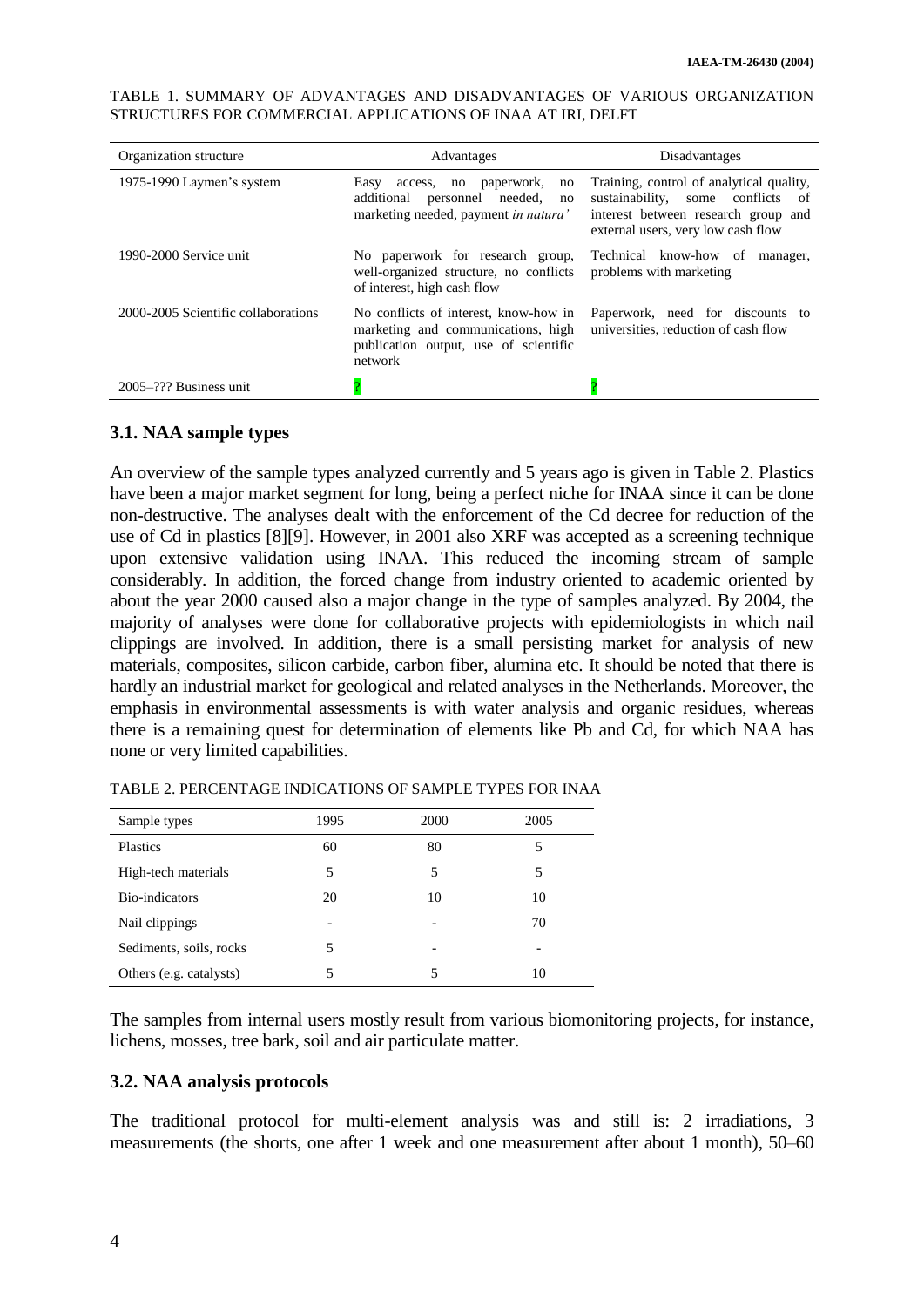elements reporting. The various requests and particularly the needs of the external customers made necessary to develop different analysis protocols.

Most external customers appear not to be interested in full multi-element analysis, even not when the data is given for free together with the data requested in the first place. Customers are usually oriented to one or a few given elements (See Figure 1) whereas their main demand lies with turnaround time. Here lies a fundamental change to be made for an INAA laboratory when operating at the commercial market. "Good is good enough" implies that the analyst should refrain from traditional scientific protocols aiming at the best precision and detection limits. Many customers are interested in order of magnitude indications rather than indications with a precision, e.g., better than 10%.



*Fig. 1. Indication of interest in number of elements to be reported via INAA from industrial customers (service) and customers in scientific collaborations (research).*

The majority of the work for external customers deals with one measurement 2–4 days after irradiation and determination of 1–10 elements. The turnaround time of these measurements is about 1 week–10 days (See Figure 2). This is usually acceptable for customers who compromise between number of elements and turnaround time. In addition, dedicated protocols have been developed too, in which routinely results could be reported within 3 working days turnaround time for a group of 12 elements.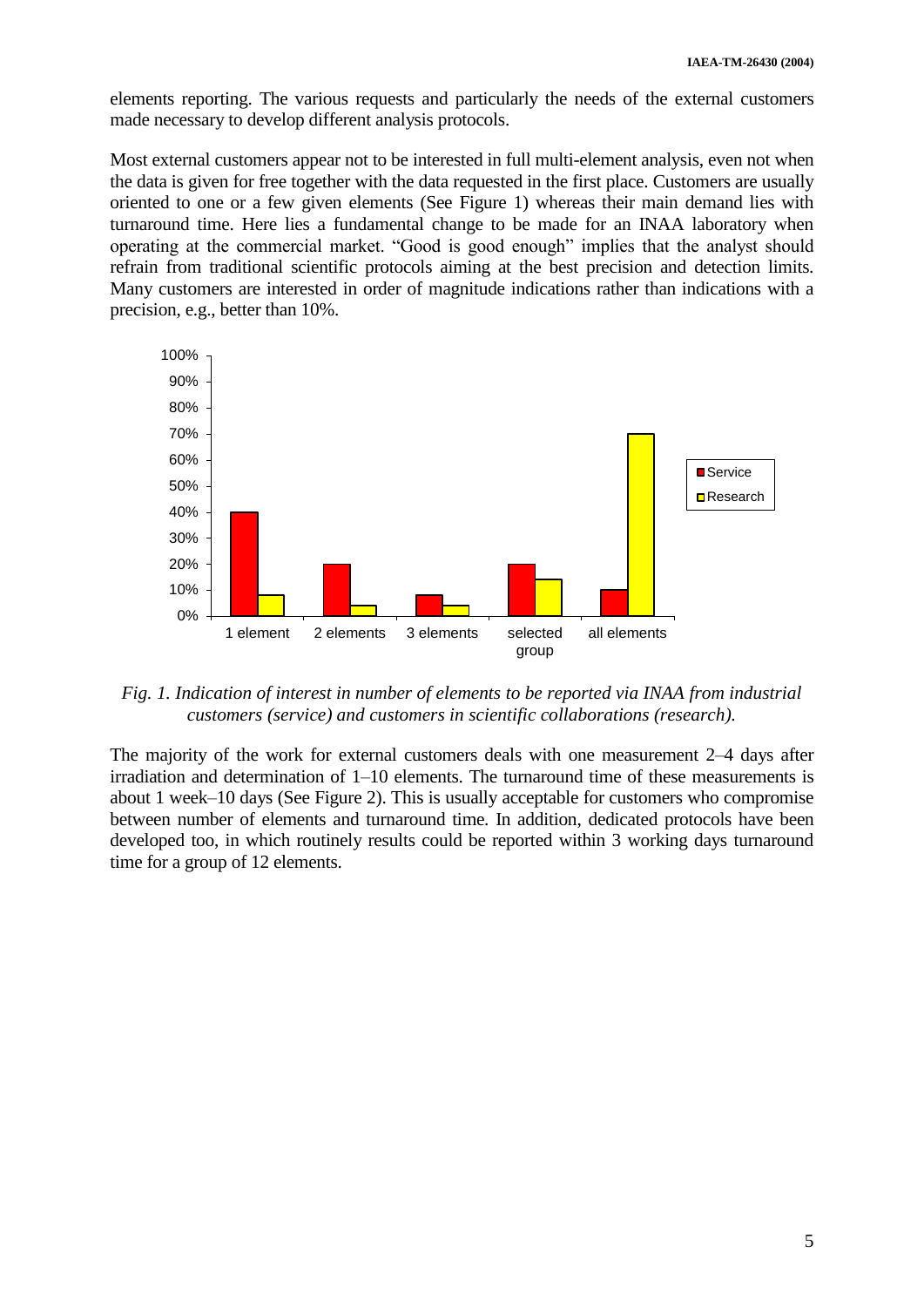**IAEA-TM-26430 (2004)**



*Fig. 2. Indication of analytical protocols, needed for samples from industrial customers (service) and customers in scientific collaborations (research). Typical conditions: Short:*   $t_{irr}$ =5–30 s,  $t_d$ =0.5–10 m,  $t_c$ =0.5–5 m; Medium:  $t_{irr}$ =1–4 h,  $t_d$ =5 d,  $t_c$ =1 h; Long:  $t_{irr}$ =1–4 h, *td=3 w, tc=1–4 h.*

The academic market segment, on the contrary, is mainly interested in full multi-element analyses at the best measurement capabilities. Experience with services to groups at other universities learned that requests for multi-element data changed rapidly in request for a limited number of elements when the groups were fully charged for the analyses.

#### **3.3. Costs and tariffs**

Cost analysis of INAA services in a university environment, and particularly in an institution operation a nuclear research reactor, is a complicated issue. Basically, the cost analysis is simple. Estimates are needed of the salaries of the people involved, the running costs of consumables in the laboratory, the depreciation of equipment and the costs of using the infrastructure. Problems started with e.g. estimation the costs of depreciation of equipment; the university prescribes 3 years whereas it is well-known that e.g. semiconductor detectors easily can last for 10 years or many more. Additionally, discussions came about the costs of equipment shared for research and services; equally so for consumables like liquid nitrogen. The costs of infrastructure, especially the costs of neutrons, was never formally decided upon at IRI, and actually never accounted for. In addition, it had to be decided if the number of samples, the number of spectra measured, the number of elements reported or another denominator should be taken to estimate the costs of the service.

The tariffs, however, should be also based on the market tariffs for analytical services as set by other analytical service laboratories. It should be noted that these organizations may not be striving to have each component of their services fully sustainable, as long as the overall organization remains sustainable.

Tuning the tariffs for INAA services to the market tariffs is needed to create a competitive position, especially in the staring phase. It is sometimes better to aim at building a network and trust as a reliable partner, even at prices under the cost level, than aiming at fully coverage by prices equal to the analysis costs.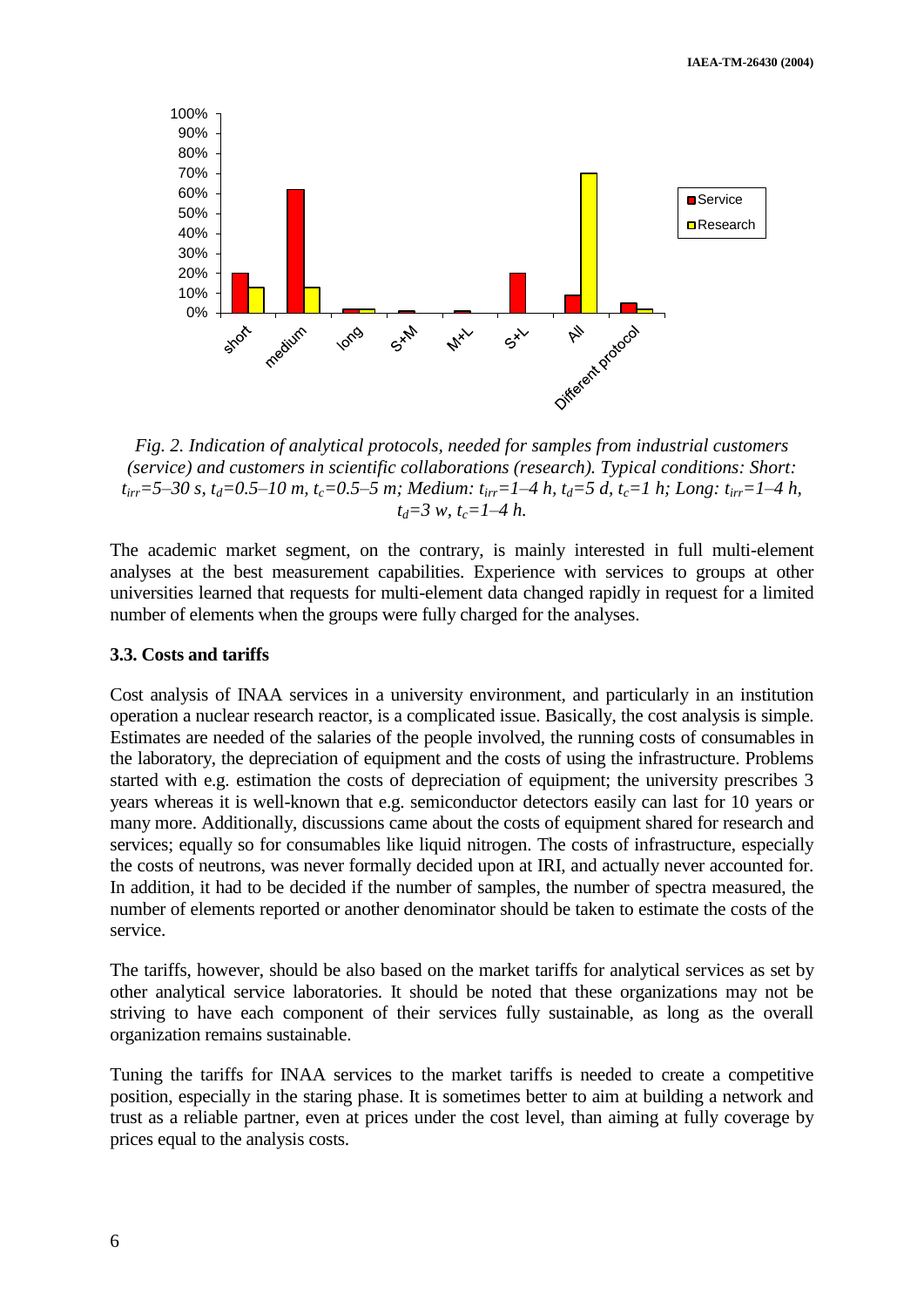## 4. NON-MEDICAL RADIOTRACER APPLICATIONS

Both INAA and the applications of the radiotracer method require custom tailored protocols. However, in INAA use is made of many standardized components such as irradiation, counting equipment and spectrum analysis software, whereas the radiotracer method is typically characterized by custom tailored experimental design, including source preparation and development, choice of equipment, collimator and data acquisition systems, up to modelling and tracer kinetic analysis. Radiotracer applications can therefore hardly be classified as routine, as they feasible for wide scale marketing.

There is a large potential of industrial applications in all applied sciences. In many cases the systems studied are remote, e.g., industrial installations or laboratories, environmental systems like estuaries or medical institutions. Radiotracer methods are characterized by noninvasive measurements which offer for industry the possibility of non-interrupted processes, a direct economic benefit. Unfortunately, these applications, with an outlook toward commercial services, are strongly hampered by requirements to licensing the use of radioactivity. Licensing procedures may be very time consuming irrespective of the risks involved, and authorities may sometimes formulate impractical or costly precautions. These licensing problems are one of the main reasons that most of the radiotracer applications by the Reactor Institute for third parties dealt with their use in scientific research on processes and systems of industrial relevance rather than in industrial problem-solving tasks [10].

Examples of radiotracer research of industrial relevancy are:

- (i) **Classification of particles in a solid–liquid fluidized bed:** Fluidized beds are one of the most important chemical engineering technologies. This project aimed to estimate the velocity of a single particle falling down through a fluidized bed. To this end,  $^{113m}$ In (half life: 99.5 m) labeled ion exchange particles were let to fall down a tube through a bed of smaller ion-exchanger particles fluidized by de-ionized water.
- (ii) **Gas-liquid contacting in a stirred vessel:** Stirred vessels are also applied in chemical engineering to carry out reactions between gases and liquids. There is a continuous need to describe them in terms of basic engineering, physics and chemistry that underlie the fluid flow, interphase transfer and chemical reaction. Since argon matches oxygen in diffusivity and solubility in water,  $^{41}$ Ar is an ideal tracer to study the oxygen residence time distribution in stirred vessels.
- (iii) **Gas flow and mixing in a pressurized fluidized bed combustor:** A pressurized fluidized-bed combustor is one of the new technologies for environmental friendly burning of solid fossil fuel. The flow and mixing of gas have a significant influence on the heat transfer and the kinetics of the burning process.  $4^{\circ}$ Ar is a suitable tracer to determine the pattern of gas passage through the bed. New information was obtained that could be utilized for the development and design of industrial scale fluidized-bed coal combustors.
- (iv) **Mixing of particulate solid in a batch-type solids mixer:** A Nauta mixer is a wellknown and widely used industrial mixer for solids. The device consists of a conical hopper and a rotating and orbiting screw. Mixing times, the time needed to obtain an equilibrium mixture, were determined using <sup>128</sup>I labeled sand particles.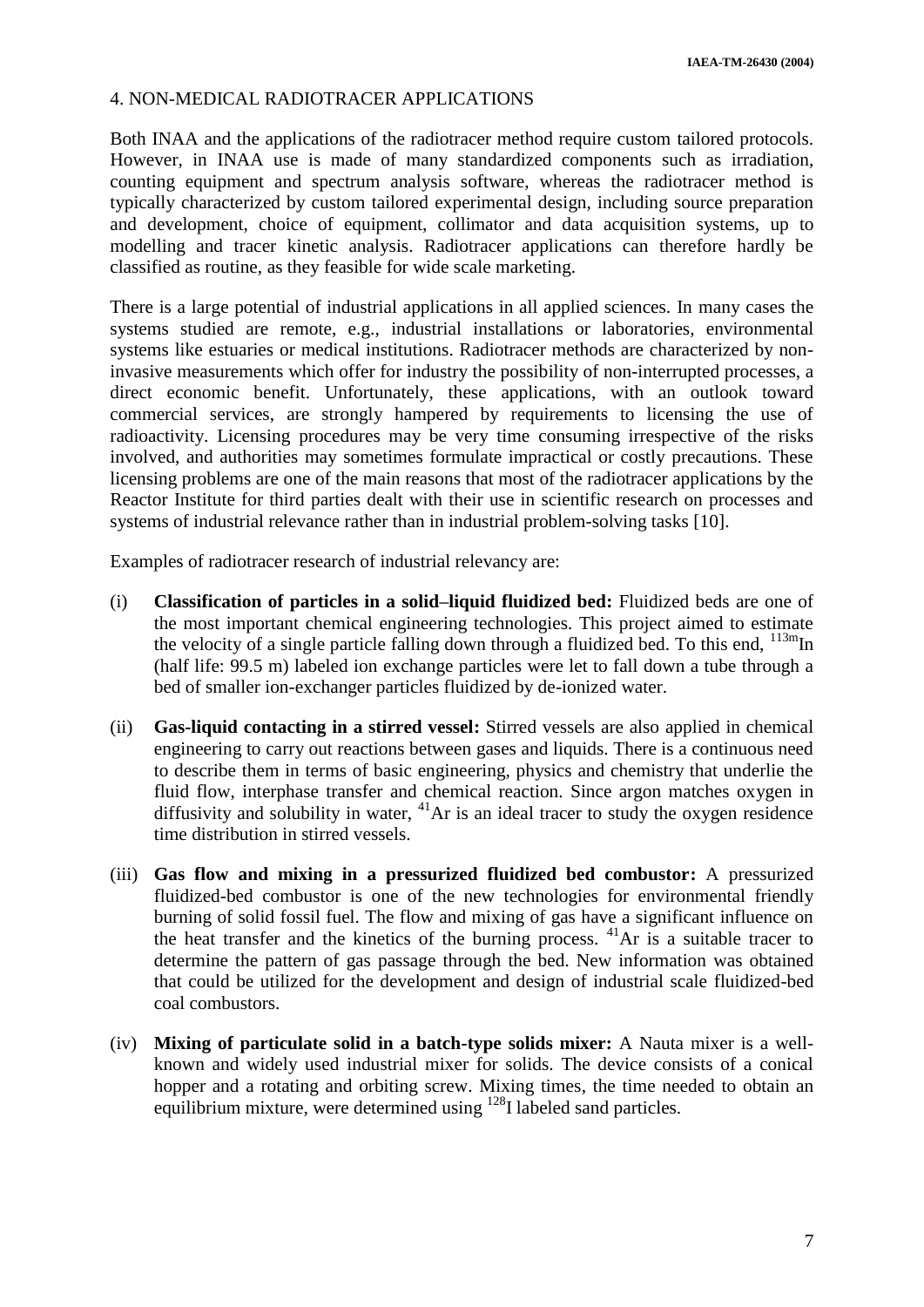**(v) Movement of a textile piece in a laundry machine drum:** The influence of the mechanical agitation on the washing efficiency of a domestic drum-type fabric laundry machine is still subject of research. It is of course not easy to observe the individual movements of the textile and wash liquids. A solution was found by attaching a suitable radioactive source  $(^{99m}Tc)$  to a piece of textile and to visualize the position of that particular piece, as a function of time, using a gamma-camera. The project has led to improvements of both the laundry machine and the economics of the washing procedure.

The examples given above demonstrate that the radiotracer method offers a good outlook for services and creative solutions to industry. Some of the examples given were indirectly financed by the chemical industry, by making equipment available or via payment of the radiotracer production. The real cost effectiveness of such scientific services is low, since quite some effort is involved in the experimental design and data evaluation. The benefits for the mother organization are its embedding in the country's industrial infrastructure, with additional scientific spin-offs.

Once licensing has been realized, the production of radionuclides for industrial application of the radiotracer method can be economically attractive, especially for "specials" such as radionuclides with short half-lives, gaseous tracers or for custom tailored labeled compounds or particles. However, it is doubtful if the total turnover of such a service can grow to a same level as attainable by INAA.

## 5. MEASUREMENT OF NATURALLY OCCURRING RADIONUCLIDES

Measurement of naturally occurring radionuclides is a commercially trivial activity in many nuclear centres. The measurements mostly deal with determination of, e.g.,  ${}^{3}H$ ,  ${}^{137}Cs$ , or  ${}^{90}Sr$ in food products or environmental systems. Laboratories performing gamma ray spectroscopy or liquid scintillation counting of these radionuclides can relatively easy be licensed which implies competition by outsiders.

Better opportunities for unique commercial services are with determination of alpha-radiation emitting radionuclides requiring radiochemical separations. Many sediments and ores are rich in uranium and thorium, and thus in the decay products of  $^{238}$ U,  $^{235}$ U and  $^{232}$ Th. Phosphate ore, used for phosphoric acid, phosphate fertilizer and gypsum production, may serve as an example. The daughter isotopes of the uranium–radium series, particularly <sup>226</sup>Ra, <sup>210</sup>Po, <sup>210</sup>Pb, end-up in the gypsum fraction, and finally in the surface waters. The Reactor Institute in Delft was invited by such a phosphate fertilizer producing company to make an assessment of its discharges in view of renewal of its license. An estimate of the dose to the population was required which made necessary to determine the amounts of these radionuclides in the various steps in a production process.  $^{226}$ Ra,  $^{238}$ U,  $^{235}$ U and  $^{232}$ Th have been be determined by direct gamma ray spectroscopy, <sup>210</sup>Po and <sup>210</sup>Pb by radiochemical separations and alpha spectrometry and gamma ray spectroscopy, respectively.

A similar project on the determination of alpha emitting radionuclides and beta emitting radionuclides in Dutch freshwater systems was carried out for the Dutch Ministry of Environmental Affairs. Three kinds of alpha emitting and beta emitting radionuclides were distinguished: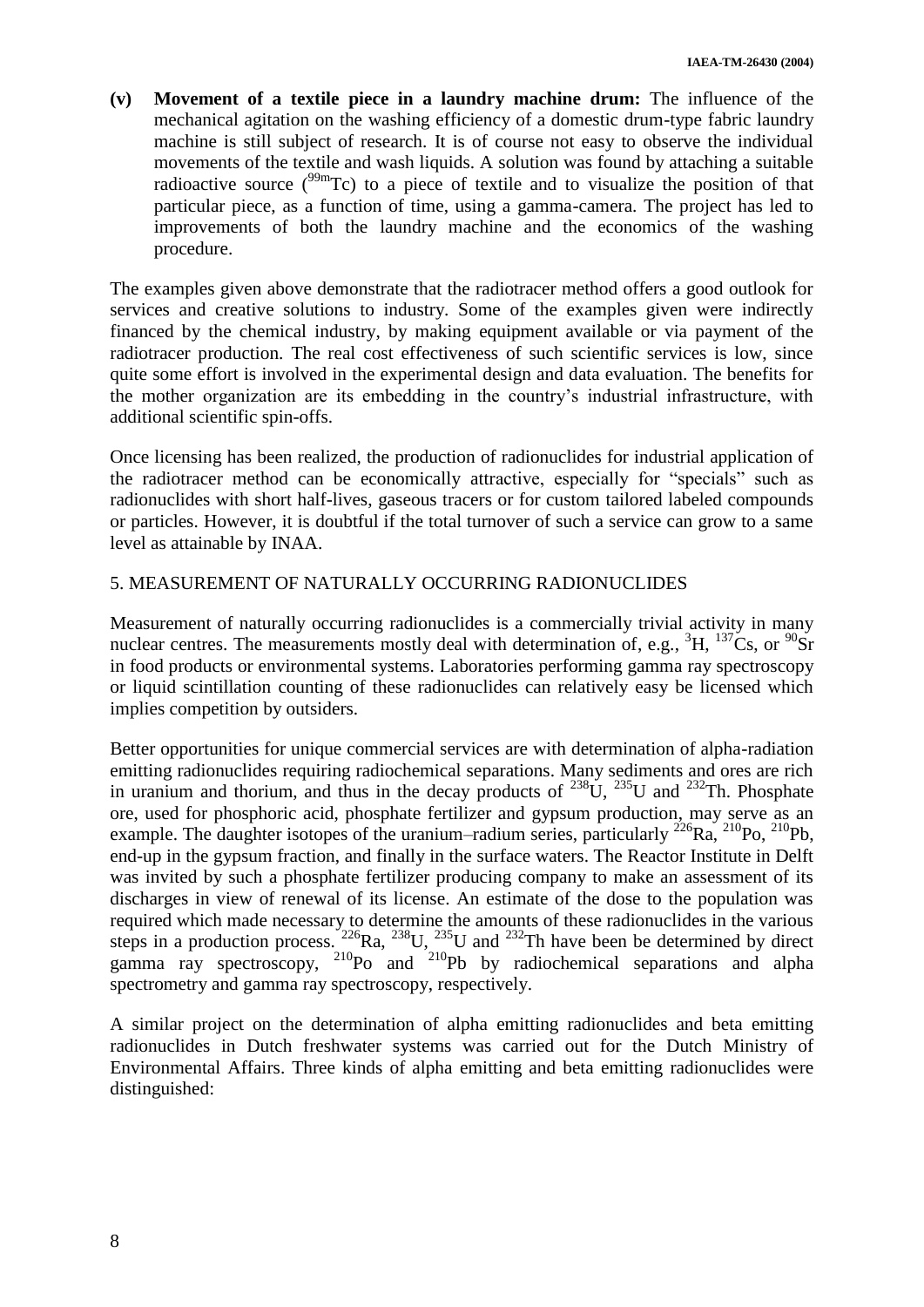- Natural sources of natural alpha and beta emitters;
- Human activities by which the levels of natural alpha or emitters is increased ('technological enhancement"); and
- Nuclear facilities that enrich uranium, produce transuranic alpha emitters (power stations and other nuclear reactors), or produce anthropogenic beta emitters.

Characteristic for such projects is that the project teams are usually large; that extensive reporting is required but also that the assessments are not regularly returning, perhaps only once every 10 or more years. The position of the Nuclear Institute as a national expert centre for such assessments is, however, established.

Oil and natural gas exploration is another market for such assessments since it has been observed that radionuclides also accumulate in, e.g., ducts and at exploration rigs.

## 6. PITFALLS IN COMMERCIAL ACTIVITIES

The Reactor Institute has also been active in the color enhancement of topaz gem stones by reactor irradiation. In the 1980s the technology of changing the color of topaz stones from worthless colorless to more valuable blue was implemented at IRI and approaches were found to limit the induced radioactivity of impurities. Customers providing the colorless stones were attracted resulting in a large-scale activity. A dedicated irradiation facility was constructed as well as an automatic device in which, upon pre-defined cooling, the radioactivity of each individual stone could be assessed and the stones could be sorted as well. It all involved a considerable investment by the Institute, which was accounted for via the contract with the supplier. However, by the early 1990s the market for topaz gemstones had collapsed; the supplier went bankrupt and the Institute had to shut down its operations. In addition, the supplier had no funds any more to pay for the several kilograms of irradiated gemstones which remained, hitherto, stored in the Institute's vaults.

Organizations seeing commercial marketing of their regular activities, as with nuclear techniques, should realize that it introduces also some vulnerability. Another example was already outlined in the above, for INAA of plastics. National regulations prescribed explicitly INAA as method of preference and for many years thousands of samples were analyzed annually by INAA for the Cd content. However, desktop XRF machines became available with satisfying performance for screening purposes, and this approach took largely away the market for INAA.

Another example deals with use of INAA for the determination of trace elements in soil using large sample INAA [11]. Here, though convinced of the benefits of large sample INAA, decision makers decided not to prescribe this method so as to avoid that the Reactor Institute would have a national monopoly position for such assays.

## 7. MARKETING, PUBLIC RELATIONS AND QUALITY ASPECTS

Scientists and especially university academics generally do not stand out by strictly keeping to deadlines. This is one of the main cultural changes, required for success in commercial activities. Time for reporting belong, together with price, to the first points of discussion in contacts with third parties.

Marketing of the business activities for INAA were already in an early stage (1980s) supported by the 'contract bureau' of Delft University. The first support dealt with advice on the preparation of hand-outs for use when operating a booth at fairs and exhibitions. Training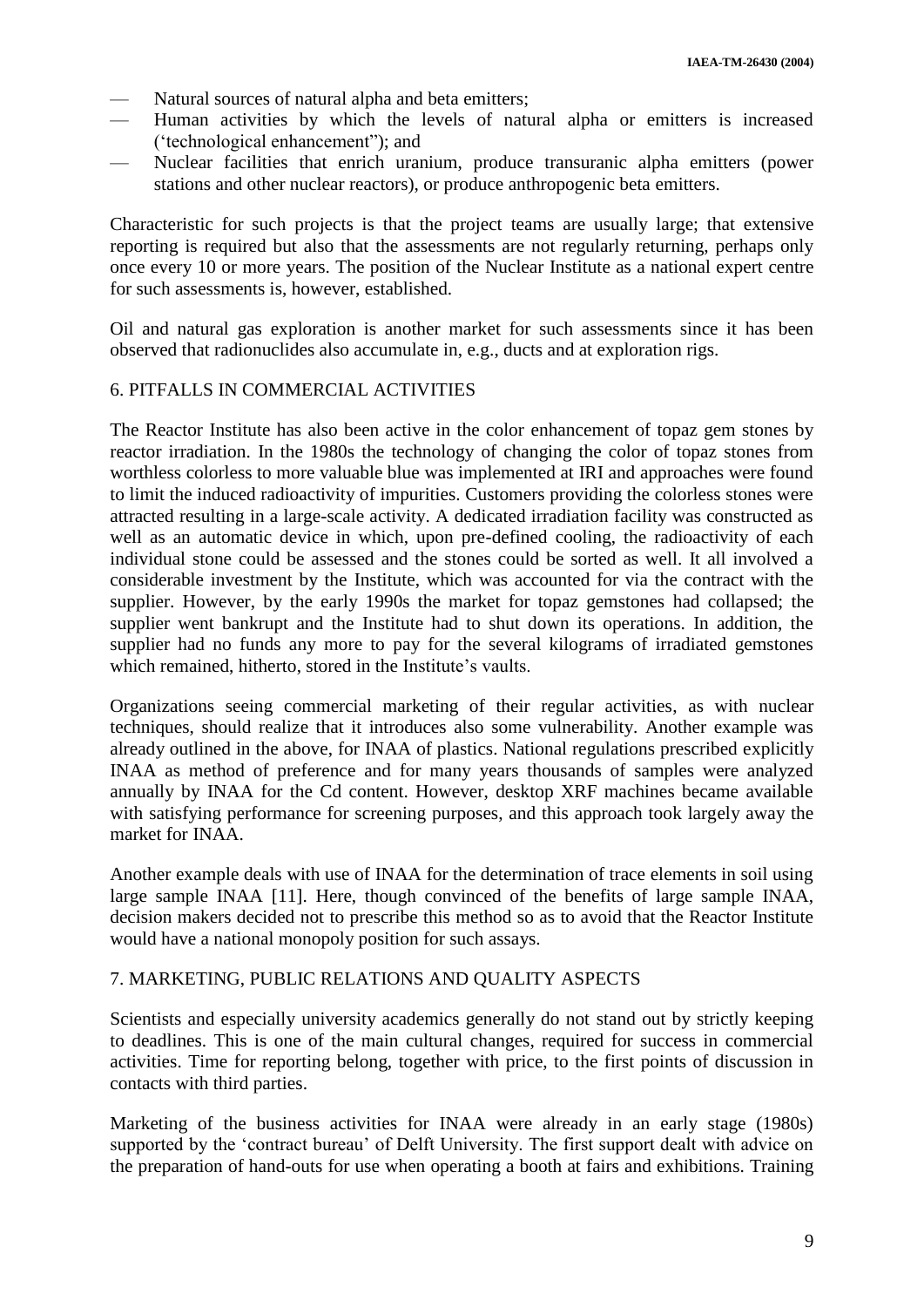in commercial application and approaching visitors at fairs also were taking into account. In the 1990s more professional help was provided in the preparation of brochures. This was eyeopening regarding the type and style of information in text and pictures to be displayed. This all was another cultural change: public information on INAA should contain not the scientific description and typical advantages of the techniques, but requires anticipation on the perception by potential clients. The photographs in the brochures were made by a professional in advertisement, who selected himself the photogenic parts of the laboratory, even if they were scientifically irrelevant.

Cost analysis has been a continuous point of discussion. The university developed general guidelines like hourly rates and depreciation rules for calculating the costs of its services. Several unresolved specific cases remained, such as the costs of equipment shared for research and for services; accounting for equipment that already passed the formal depreciation term; accounting for compensation 'in natura' by universities, e.g., via coauthorship of publications. The cost of the neutrons was never decided on by the institute's management and left out from the calculations. In general, a certain degree of opportunism was often included in the price negotiations; also taking into account the tariffs set by other laboratories offering analytical services like AAS, ICP and XRF. The situation changed a little, as outlined in the above, when by the turn of the century the university accountants advised the Institute's management to develop a tariff structure for INAA strictly applying the university rules. It would have raised the analysis price for third parties by 300%, which would completely put out of action. Therefore, it was decided to turn from pure commercial industry oriented services towards services in the frame of scientific collaborations.

The absence of a tariff structure for the use of the reactor neutrons also affects the cost estimation in radionuclide production. Projects, like the ones outlined above, were typically financed at mutual consent, largely covering either labor costs for production of radionuclides to be used by the customer himself or instrumentation costs when the application took place at the Institute.

Finally, a management infrastructure focused on quality appeared essential to reduce running costs by improving the efficiency and effectiveness of the operations. Implementation of a quality system, following the ISO/IEC 17025:1999, with associated accreditation, is now often inevitable [5] for testing laboratories to be competitive with other analytical laboratories offering routine services, whereas many ISO 9001 certified companies often only sub-contract analyses to a laboratory that is accredited. It can be shown that the additional costs of quality system implementation and accreditation are rapidly paid back from the reduction of costs of non-quality.

## 8. FINAL REMARKS

There are several opportunities to make nuclear analytical techniques available to society, and to demonstrate the socio-economic benefits. In fact, the various activities by the Radiochemistry department of the Reactor Institute in Delft were often embraced by the Institute's management for public relation purposes and to improve the public view, e.g., of the citizens of Delft, on the viability of the nuclear institution and its research reactor.

There seems to be a worldwide tendency in universities to have regularly drastic changes of the organizational structure, of mission statements, policies and priority areas. Building confidence and credibility as a trustworthy partner in commercial communications may be strongly affected by this.